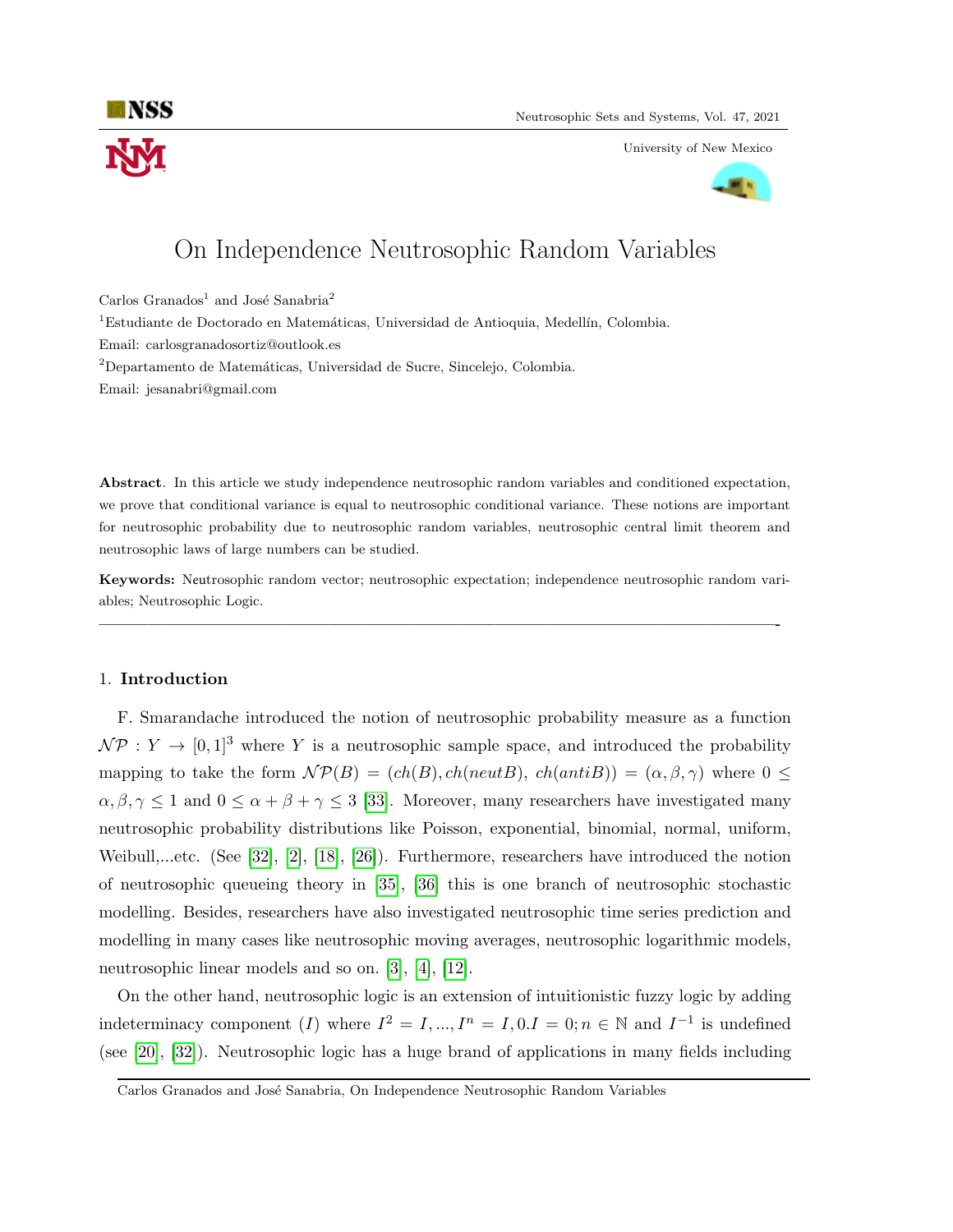decision making [\[29\]](#page-16-5), [\[19\]](#page-15-4), [\[25\]](#page-15-5), machine learning [\[6\]](#page-14-3), [\[27\]](#page-15-6), intelligent disease diagnosis [\[30\]](#page-16-6), [\[11\]](#page-15-7), communication services [\[8\]](#page-15-8), pattern recognition [\[28\]](#page-15-9), social network analysis and e-learning systems [\[21\]](#page-15-10), physics [\[34\]](#page-16-7), sequences spaces [\[14\]](#page-15-11) and so on. Neutrosophic logic has solved many decision-making problems efficiently like evaluating green credit rating, personnel selection, etc. [\[22\]](#page-15-12), [\[23\]](#page-15-13), [\[24\]](#page-15-14), [\[1\]](#page-14-4). For more notions related to neutrosophic theory, we refer the reader to [\[9,](#page-15-15) [10,](#page-15-16) [14](#page-15-11)[–17\]](#page-15-17).

The study of neutrosophic random variables has become one of the fundamental pillars in neutrosophic theory and probability. Recent results of great importance can be seen in [\[37\]](#page-14-5) and [\[13\]](#page-15-18). Taking into account mentioned above, in this article we study independent neutrosophic random variables and conditioned expectation.

# 2. Preliminaries

In this section, we show some well-known definitions and properties of neutrosophic logic and neutrosophic probability which are useful for the development of this paper.

**Definition 2.1.** (see [\[31\]](#page-16-8)) Let X be a non-empty fixed set. A neutrosophic set A is an object having the form  $\{x, (\mu A(x), \delta A(x), \gamma A(x)) : x \in X\}$ , where  $\mu A(x), \delta A(x)$  and  $\gamma A(x)$  represent the degree of membership, the degree of indeterminacy , and the degree of non-membership respectively of each element  $x \in X$  to the set A.

**Definition 2.2.** (see [\[5\]](#page-14-6)) Let K be a field, the neutrosophic filed generated by K and I is denoted by  $\langle K \cup I \rangle$  under the operations of K, where I is the neutrosophic element with the property  $I^2 = I$ .

**Definition 2.3.** (see [\[32\]](#page-16-1)) Classical neutrosophic number has the form  $a + bI$  where  $a, b$  are real or complex numbers and I is the indeterminacy such that  $0.I = 0$  and  $I^2 = I$  which results that  $I^n = I$  for all positive integers n.

**Definition 2.4.** (see [\[33\]](#page-16-0)) The neutrosophic probability of event A occurrence is  $NP(A)$  =  $(ch(A), ch(ncutA), ch(antiA)) = (T, I, F)$  where  $T, I, F$  are standard or non-standard subsets of the non-standard unitary interval  $[-0, 1^+]$ .

Recently, Bisher and Hatip [\[37\]](#page-14-5) introduced and studied the notions of neutrosophic random variables by using the concepts presented by [\[33\]](#page-16-0), these notions were defined as follows:

**Definition 2.5.** Consider the real valued crisp random variable X which is defined as follows:

$$
X:\Omega\to\mathbb{R}
$$

where  $\Omega$  is the events space. Now, they defined a neutrosophic random variable  $X_N$  as follows:

 $X_N : \Omega \to \mathbb{R}(I)$ 

Carlos Granados and José Sanabria, On Independence Neutrosophic Random Variables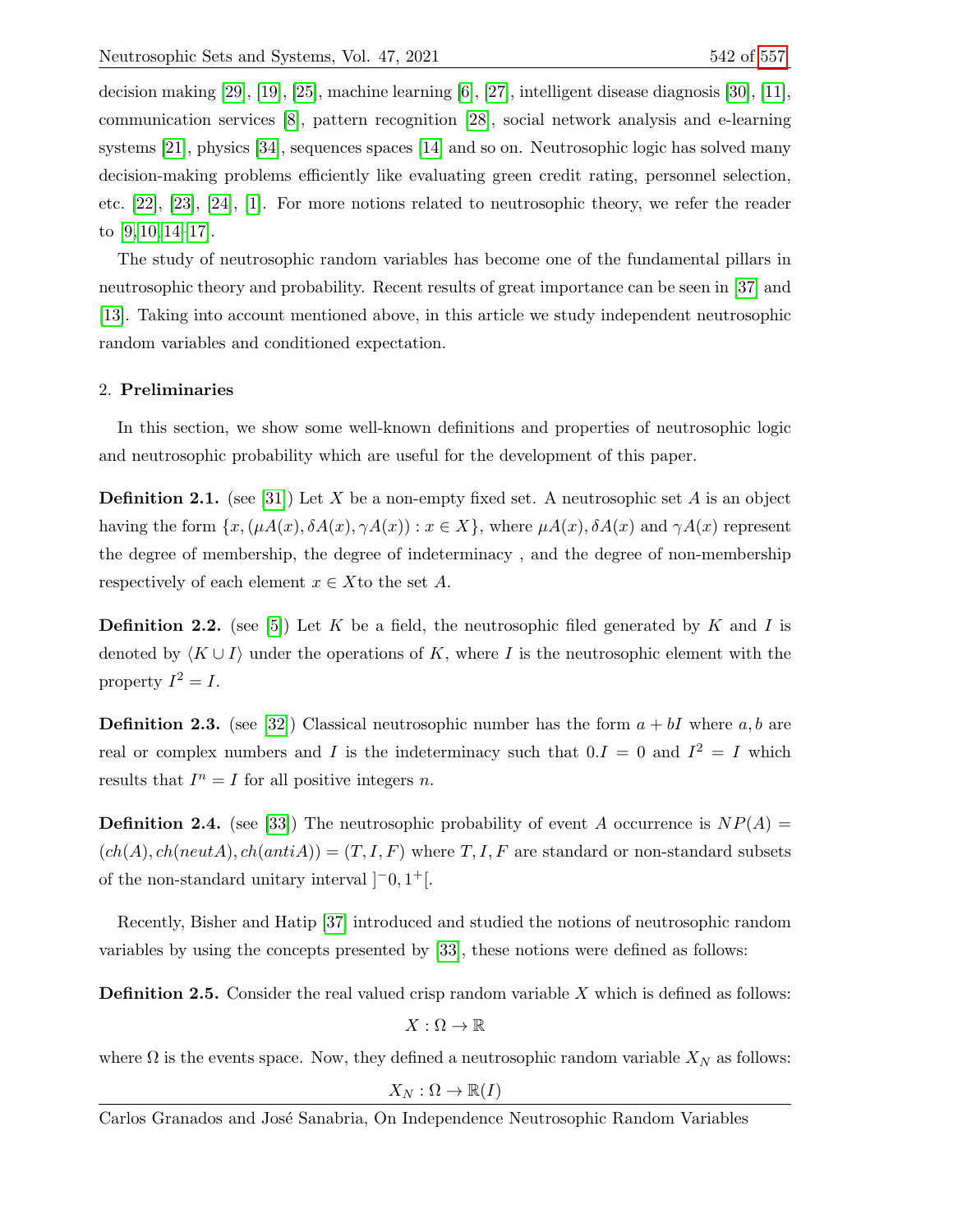and

$$
X_N=X+I
$$

where  $I$  is indeterminacy.

**Theorem 2.6.** Consider the neutrosophic random variable  $X_N = X + I$  where cumulative distribution function of X is  $F_X(x) = P(X \leq x)$ . Then, the following statements hold:

- (1)  $F_{X_N}(x) = F_X(x I),$
- (2)  $f_{X_N}(x) = f_X(x I).$

Where  $F_{X_N}$  and  $f_{X_N}$  are cumulative distribution function and probability density function of  $X_N$ , respectively.

**Theorem 2.7.** Consider the neutrosophic random variable  $X_N = X + I$ , expected value can be found as follows:

$$
E(X_N) = E(X) + I.
$$

**Proposition 2.8** (Properties of expected value of a neutrosophic random variable). Let  $X_N$ and  $Y_N$  be neutrosophic random variables, then the following properties holds:

- (1)  $E(aX_N + b + cI) = aE(X_N) + b + cI; a, b, c \in \mathbb{R},$
- (2) If  $X_N$  and  $Y_N$  are neutrosophic random variables, then  $E(X_N \pm E(Y_N) = E(X_N) \pm E(Y_N)$  $E(Y_N),$
- (3)  $E[(a + bI)X_N] = aE(X_N) + bIE(X_N); a, b \in \mathbb{R},$
- (4)  $|E(X_N)| \leq E|X_N|$ .

**Theorem 2.9.** Consider the neutrosophic random variable  $X_N = X + I$ , variance of  $X_N$  is equal to variance of X, i.e.  $V(X_N) = V(X)$ .

Now, Granados [\[13\]](#page-15-18) studied the notions of neutrosophic random vector and joint neutrosophic random variable, these notions were defined as follows:

**Definition 2.10.** A neutrosophic random vector of two dimension is a vector  $(X_N, Y_N)$ in which each coordinate is a neutrosophic random variable. Analogously, we can define a neutrosophic random vector multidimensional as follows  $(X_{N_1}, X_{N_2}, ..., X_{N_n})$  in which  $X_{N_1}, X_{N_2}, ..., X_{N_n}$  are neutrosophic random variables for each  $n = 1, 2, ...$ 

**Definition 2.11.** Let  $(X_N, Y_N)$  be a neutrosophic random vector, we define probability function of a neutrosophic continuous random vector  $(X_N, Y_N)$ . Then, joint probability neutrosophic function of a discrete random vector  $(X_N, Y_N)$   $f_N(x, y) : \mathbb{R}^2 \to [0, \infty)$  in which is non-negative and integrable, and for any  $(x, y) \in \mathbb{R}^2$ , it is defined as follows

$$
P(X_N \le x, Y_N \le y) = P(X \le x - I, Y \le y - I) = \int_{-\infty}^{y - I} \int_{-\infty}^{x - I} f_{(X_N, Y_N)}(u, v) dv du
$$

Carlos Granados and José Sanabria, On Independence Neutrosophic Random Variables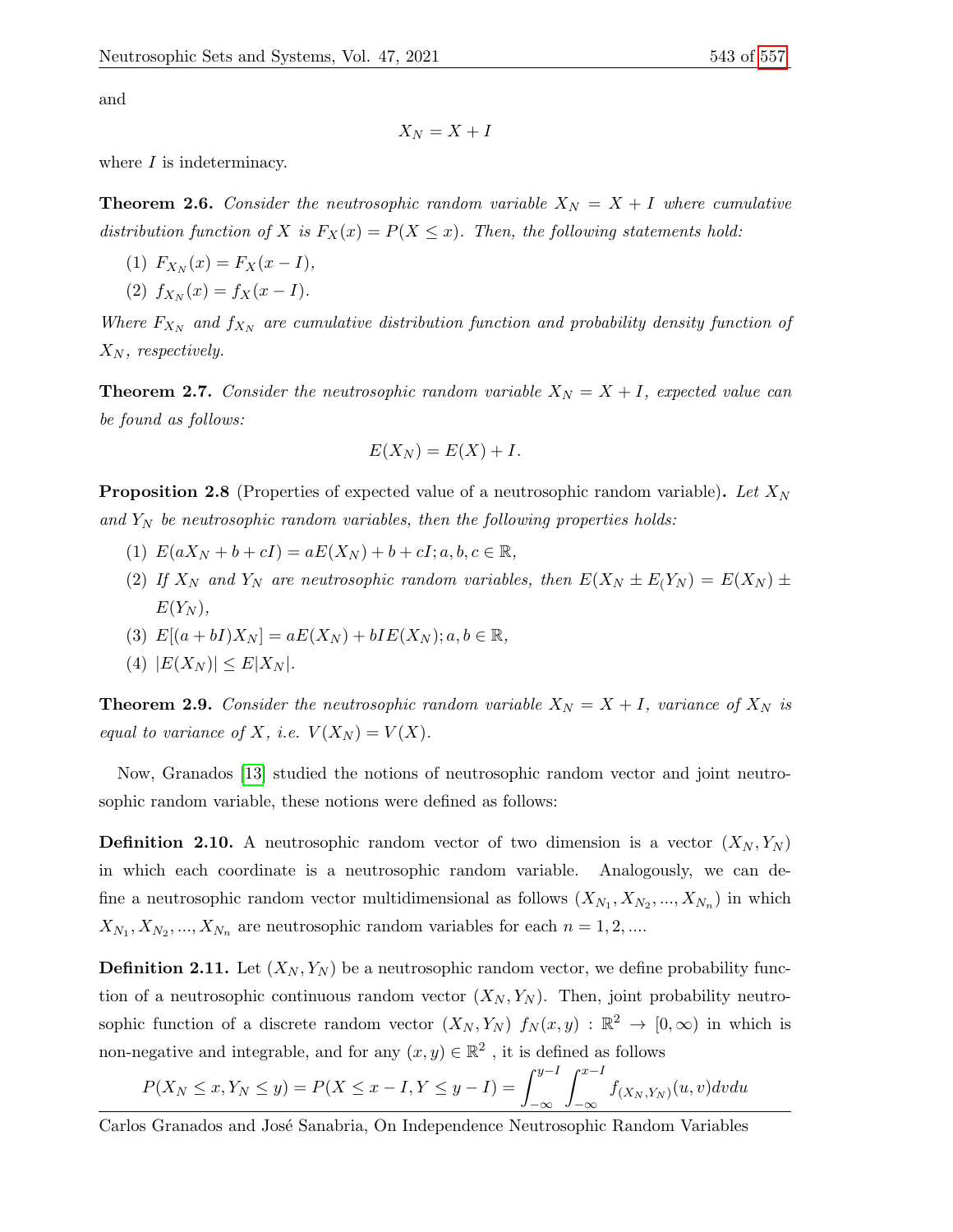Similarly, probability function of a neutrosophic discrete random vector  $(X_N, Y_N)$  is defined similar by using sum.

**Definition 2.12.** Let  $(X_N, Y_N)$  be a neutrosophic random vetor, we define neutrosophic joint distribution function which will be denoted by  $F_{(X_N,Y_N)}(x,y) = P(X_N \leq x, Y_N \leq y) = P(X \leq y)$  $x - I, Y \leq y - I$ .

**Definition 2.13.** Let  $f_{(X_N,Y_N)}(x,y)$  be a joint probability neutrosophic function of a continuous random variable  $(X_N, Y_N)$ . We define neutrosophic marginal function of  $X_N$  as follows:

$$
f_{X_N}(x) = \int_{-\infty}^{+\infty} f_{(X_N, Y_N)}(x, y) dy
$$

and we define neutrosophic marginal function of  $Y_N$  as follows:

$$
f_{Y_N}(y) = \int_{-\infty}^{+\infty} f_{(X_N, Y_N)}(x, y) dx
$$

Similarly, joint probability neutrosophic function of a discrete random variable is defined similar by using sum.

**Definition 2.14.** Expected value of a neutrosophic random vector  $(X_N, Y_N)$  in which expected value of  $X_N$  and  $Y_N$  exist, we define  $E(X_N, Y_N) = (E(X_N), E(Y_N)).$ 

Next, we will show some new notions on neutrosophic random variables which have not bee studied so far and are needed.

Let  $(X_N, Y_N)$  be neutrosophic vector and  $\phi : \mathbb{R}^2 \to \mathbb{R}$  be a function, then  $\phi(X_N, Y_N)$  is a neutrosophic random variable and its expectation is defined as follows:

$$
E[\phi(X_N, Y_N)] = \int_{-\infty}^{+\infty} (x - I) dF_{\phi(X_N, Y_N)}(x),
$$

as well as one dimensional case, we are required to find out the distribution  $\phi(X_N, Y_n)$  by which can be difficult in some cases. Next, we establish an alternative way in which we can calculate expectation of  $\phi(X_N, Y_N)$  without known its distribution, but we must know  $(X_N, Y_N)$  distribution. Let  $(X_N, Y_N)$  be neutrosophic vector and  $\phi : \mathbb{R}^2 \to \mathbb{R}$  be a function such that  $\phi(X_N, Y_N)$  has finite expected, then:

$$
E[\phi(X_N,Y_N)] = \int_{\mathbb{R}^2} \phi(x - I, y - I) dF_{\phi(X_N,Y_N)}(x, y),
$$

This can be proved easily due to this is a Riemmann-Stieltjes integral in two dimensional. In case of  $X_N$  and  $Y_N$  be independence (see section 3), this increment is

$$
F_X(x_i - I)F_Y(y_j - I) - F_X(x_i - I)F_Y(y_{j-1} - I) - F_X(x_{i-1} - I)F_Y(y_j - I)
$$
  
+ 
$$
F_X(x_i - I)F_Y(y_j - I) = \Delta F_X(x_i - I)\Delta F_Y(y_j - I),
$$

i.e, bidimensional integral can be separated in two integral and can be written as follows Carlos Granados and José Sanabria, On Independence Neutrosophic Random Variables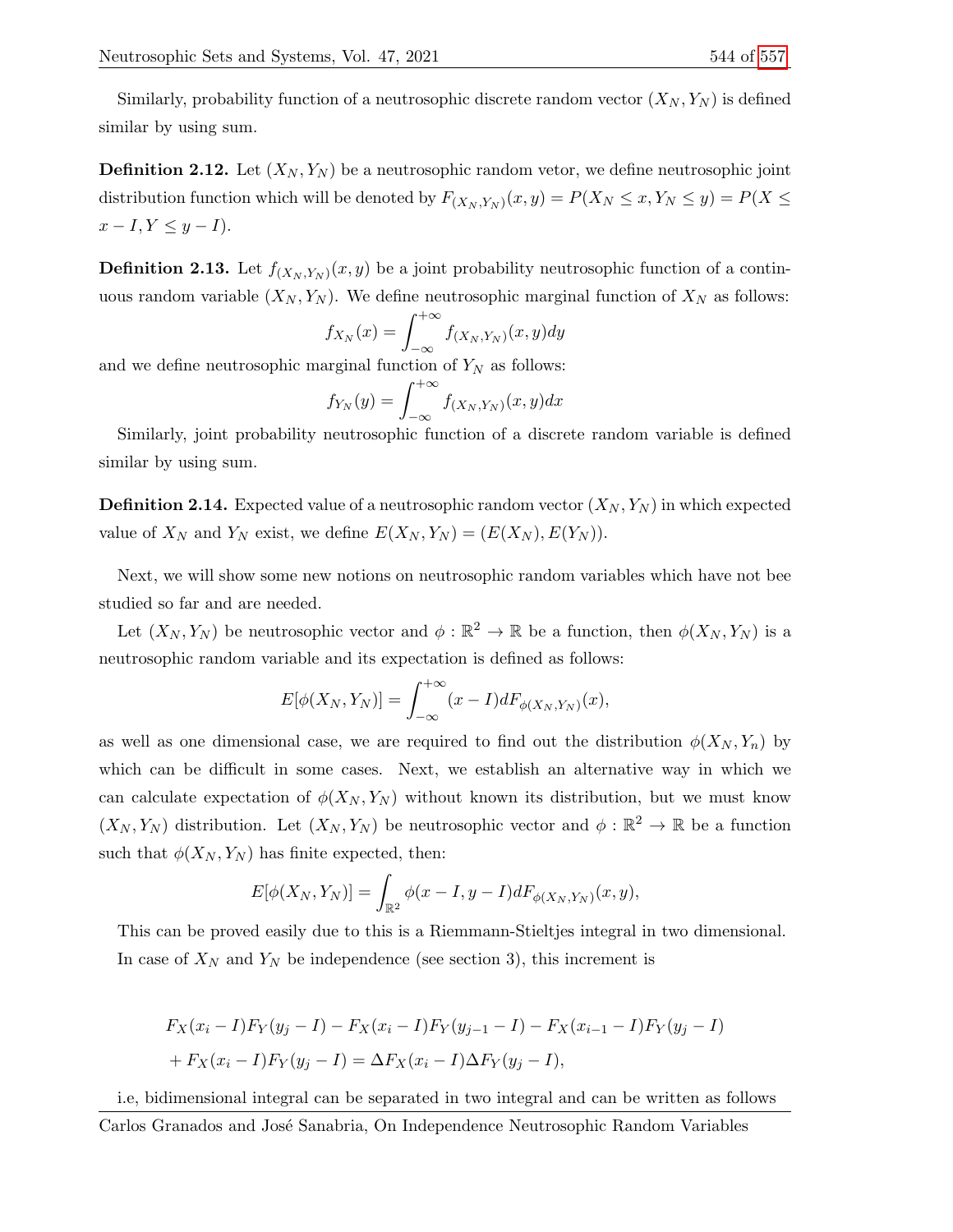$$
E[\phi(X_N,Y_N)] = \int_{\mathbb{R}^2} \phi(x-I, y-I) dF_{X_N}(x) dF_{Y_N}(y).
$$

When  $(X_N, Y_N)$  is a discrete vector, we have

$$
E[\phi(X_N, Y_N)] = \sum_{x-I, y-I} \phi(x-I, y-I)P(X = x-I, Y = y-I),
$$

in which the sum is applied over all possible valued  $(x - I, y - I)$  on  $(X_N, Y_N)$ .

**Theorem 2.15.** Let  $X_N$  and  $Y_N$  be two neutrosophic random variable with finite expectation, then

$$
E(X_N + Y_N) = E(X_N) + E(Y_N).
$$

Proof. Let  $\phi(x-I, y-I) = x-I + y-I$ ,  $\phi_1(x-I, y-I) = x-I$  and  $\phi_2(x-I, y-I) = y-I$ . Then,

$$
E(X_N + Y_N) = E(\phi(X_N, Y_N))
$$
  
= 
$$
\int_{\mathbb{R}^2} (x - I + y - I) dF_{X_N, Y_N}(x, y)
$$
  
= 
$$
\int_{\mathbb{R}^2} (x - I) dF_{X_N, Y_N}(x, y) + \int_{\mathbb{R}^2} (y - I) dF_{X_N, Y_N}(x, y)
$$
  
= 
$$
E(\phi_1(X_N, Y_N)) + E(\phi_2(X_N, Y_N))
$$
  
= 
$$
E(X_N) + E(Y_N)
$$

 $\Box$ 

**Theorem 2.16.** Let  $X_N$  and  $Y_N$  be two independence neutrosophic random variable and g and h be two functions such that  $g(X_N)$  and  $h(Y_N)$  have finite expected, then

 $E[g(X_N)h(Y_N)] = E[g(X_N)]E[h(Y_N)].$ 

Proof.

$$
E[g(X_N)h(Y_N)] = \int_{\mathbb{R}^2} g(x - I)h(y - I)dF_{X_N,Y_N}(x, y)
$$
  
= 
$$
\int_{\mathbb{R}^2} g(x - I)h(y - I)dF_{X_N}(x)dF_{Y_N}(y)
$$
  
= 
$$
\int_{\mathbb{R}} g(x - I)dF_{X_N}(x) \int_{\mathbb{R}} g(y - I)dF_{Y_N}(y)
$$
  
= 
$$
E[g(X_N)]E[h(Y_N)]
$$

 $\Box$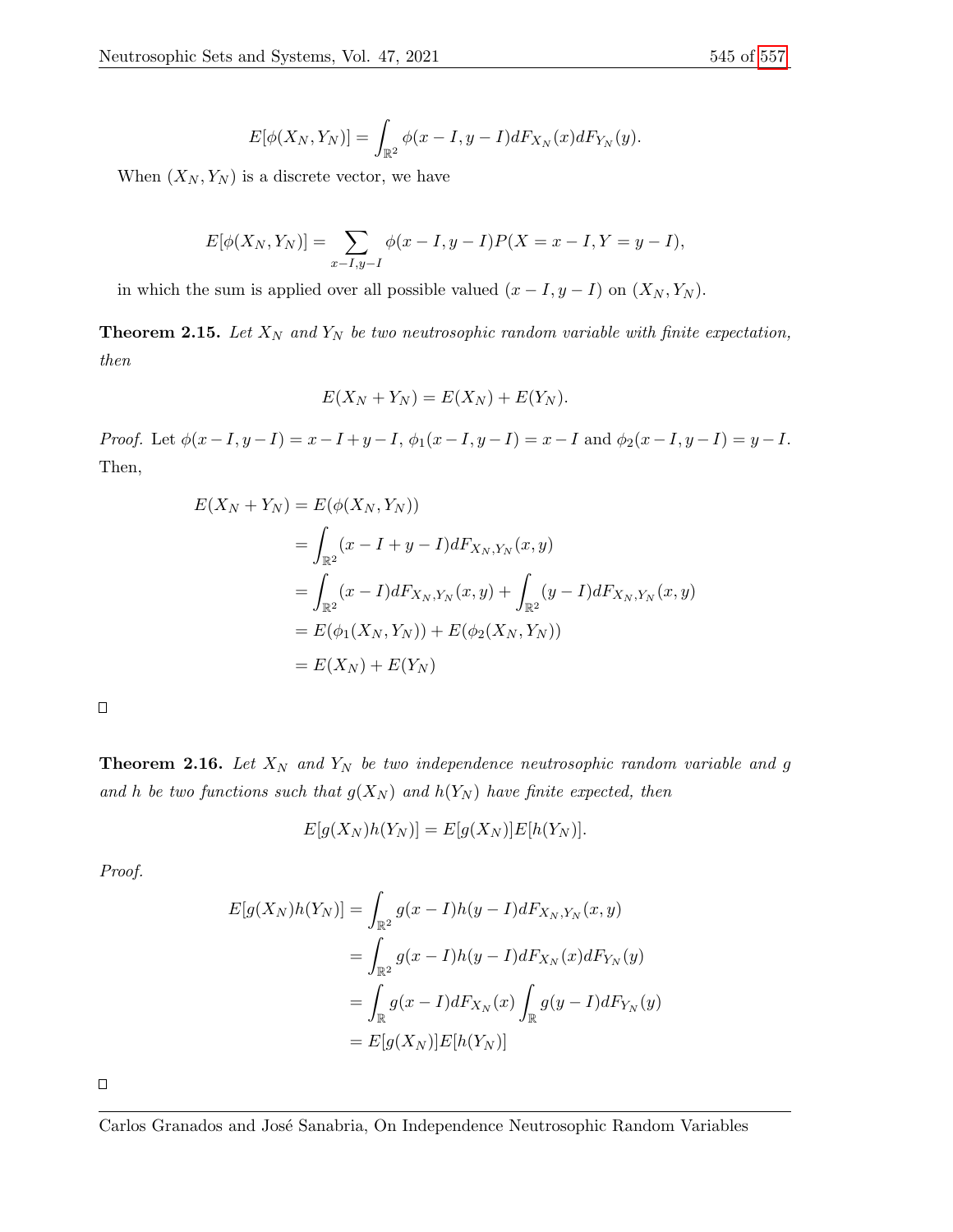## 3. Independence neutrosophic random variables

Let  $X_N$  and  $Y_N$  be two neutrosophic random variables.  $X_N$  and  $Y_N$  are independence if the events  $(X \leq x - I)$  and  $(Y \leq y - I)$  are independence for any real-value x and y, i.e., if the following equality is satisfied

<span id="page-5-0"></span>
$$
P[(X \le x - I) \cap (Y \le y - I)] = P(X \le x - I)P(Y \le y - I). \tag{1}
$$

The left side of the equality [\(1\)](#page-5-0) can be written as  $P(X \leq x-I, Y \leq y-I)$  or  $F_{X,Y}(x-I, y-I)$ , and it is said to be the joint distribution function of  $X_N$  and  $Y_N$  evaluate in the point  $(x, y)$ . Therefore, note that [\(1\)](#page-5-0) can be expressed as follows

<span id="page-5-1"></span>
$$
F_{X,Y}(x - I, y - I) = F_X(x - I)F_Y(y - I), \text{ for } x, y \in \mathbb{R}.
$$
 (2)

In this way, in order to determine whether two neutrosophic random variables are independent, it is necessary to know both the joint probabilities  $P(X \leq x - I, Y \leq y - I)$  as individual probabilities  $P(X \leq x - I)$  and  $P(Y \leq y - I)$ , and verify the identity [\(2\)](#page-5-1) for each real numbers x and y. Hence, it is enough that there exists a pair  $(x - I, y - I)$  for which the equality [\(2\)](#page-5-1) does not hold to be able to conclude that X and Y are not independent. Granados [\[13\]](#page-15-18) studied on random vectors and explained how to obtain the individual distributions from the joint distribution of two random variables.

**Example 3.1.** Let  $(X_N, Y_N)$  be a neutrosophic random vector with density function  $f(x - y)$  $I, y - I$ ) =  $4(x - I)(y - I)$  for  $I \le x, y \le 1 - I$ .

The marginal density function of  $X_N$  is calculated as follows for  $I \leq x \leq 1-I$ 

$$
f_X(x - I) = \int_I^{1 - I} 4(x - I)(y - I) dy = 2(x - I).
$$

Analogously, we can prove that  $f_{Y_N}(y) = 2(y - I)$  for  $I \le x \le 1 - I$ . Therefore,  $X_N$  and  $Y_N$ are independence, due to  $F_{X,Y}(x-I, y-I) = F_X(x-I)F_Y(y-I)$ .

**Proposition 3.2.** Let  $X_N$  and  $Y_N$  be two independence neutrosophic random variables, and let g and h be two functions of  $\mathbb{R} \to \mathbb{R}$ . Then, the neutrosophic random variables  $g(X_N)$  and  $h(Y_N)$  are independence neutrosophic random variables.

**Proof:** Let  $\mathcal{A} = (-\infty, x - I]$  and  $\mathcal{B} = (-\infty, y - I]$ , then

$$
P(g(X_N) \le x, h(Y_N) \le y) = P(g(X_N) \in \mathcal{A}, h(Y_N) \in \mathcal{B})
$$
  
=  $P(X_N \in g^{-1}(\mathcal{A}), Y_N \in h^{-1}(\mathcal{B}))$   
=  $P(X_N \in g^{-1}(\mathcal{A})) P(Y_N \in h^{-1}(\mathcal{B}))$   
=  $P(g(X_N) \in \mathcal{A}) P(h(Y_N) \in \mathcal{B})$   
=  $P(g(X_N) \le x) P(h(Y_N) \le y)$ 

Carlos Granados and José Sanabria, On Independence Neutrosophic Random Variables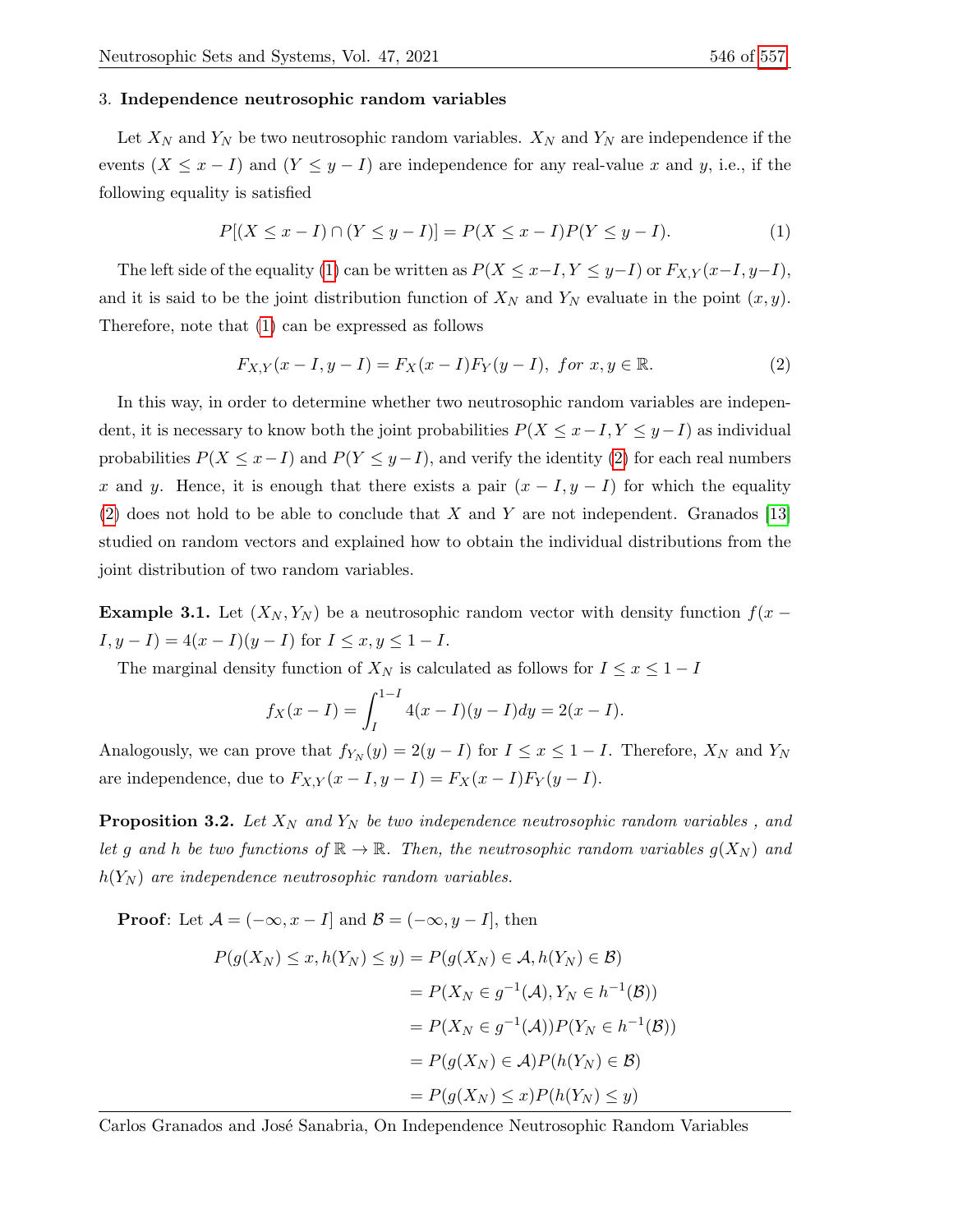**Theorem 3.3.** Let  $X_N$  and  $Y_N$  two discrete neutrosophic random variables, then

(1) Using 
$$
P(X \le x - I, Y \le y - I) = \sum_{u \le x - I} \sum_{v \le y - I} P(X = u, Y = v)
$$
, we have  
\n
$$
P(X = x - I, Y = y - I) = P(X \le x - I, Y \le y - I)
$$
\n
$$
- P(X \le x - I - 1, Y \le y - I)
$$
\n
$$
- P(X \le x - I, Y \le y - I - 1)
$$
\n
$$
+ P(X \le x - I - 1, Y \le y - I - 1).
$$

(2) Using (1), independence condition  $P(X \le x - I, Y \le y - I) = P(X \le x - I)P(Y \le$  $y - I$ ) is equivalent to  $P(X = x - I, Y = y - I) = P(X = x - I)P(Y = y - I)$ .

### Proof:

(1) This result can be obtained by using the following equality

$$
(X = x - I, Y = y - I) = (X \le x - I, Y \le y - I) - (X \le x - I - 1, Y \le y - I)
$$

$$
- (X \le x - I, Y \le y - I - 1)
$$

$$
+ (X \le x - I - 1, Y \le y - I - 1).
$$

(2) Using (1) and by hypothesis of independence, we have

$$
P(X = x - I, Y = y - I) = P(X \le x - I)P(X \le y - I) - P(X \le x - I - 1)P(Y \le y - I) - P(X \le x - I)P(Y \le y - I) + P(X \le x - I - 1)P(Y \le y - I - 1) = [P(X \le x - I) - P(X \le x - I - 1)] \times [P(Y \le y - I) - P(Y \le y - I - 1)] = P(X = x - I)P(Y = y - I).
$$

**Theorem 3.4.** Let  $X_N$  and  $Y_N$  be two independence neutrosophic random variables which have finite expectation. Then,

$$
E(X_N Y_N) = E(X_N)E(Y_N).
$$
\n(3)

**Proof:** We prove the case when  $X_N$  and  $Y_N$  are discrete neutrosophic random variables, the case for continuous neutrosophic random variables are proved similarly.

Carlos Granados and José Sanabria, On Independence Neutrosophic Random Variables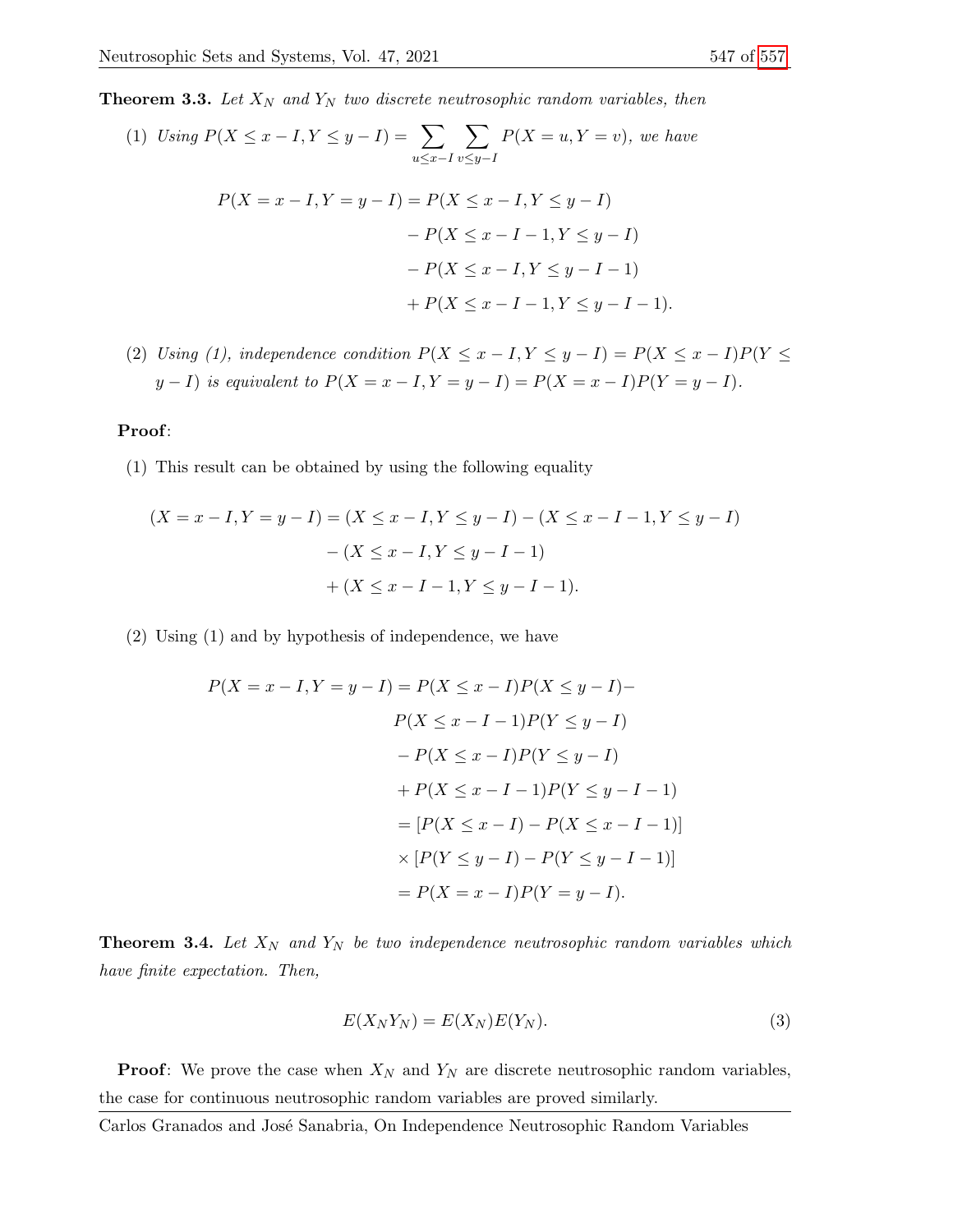Let

$$
E(X_N Y_N) = \sum_{x,y} (x - I)(y - I)P(X_N = x, Y_N = y)
$$
  
= 
$$
\sum_{x} \sum_{y} (x - I)(y - I)P(X_N = x, Y_N = y)
$$
  
= 
$$
(\sum_{x} (x - I)P(X_N = x))(\sum_{y} (y - I)P(Y_N = y))
$$
  
= 
$$
E(X_N)E(Y_N).
$$

**Definition 3.5.** Let  $X_{N_1}, X_{N_2}, ..., X_{N_n}$  be a collection of neutrosophic random variables with joint function distribution  $F_X(x_1-I, x_2-I, ..., x_n-I)$ , and consider marginals functions distribution  $F_{X_{N_1}}(x_1), F_{X_{N_2}}(x_2), ..., F_{X_{N_n}}(x_n)$ , respectively. Then, we say that  $X_{N_1}, X_{N_2}, ..., X_{N_n}$ are independence if for any real numbers  $x_1 - I$ ,  $x_2 - I$ , ...,  $x_n - I$  the following equality holds

$$
F_X(x_1 - I, x_2 - I, ..., x_n - I) = F_{X_{N_1}}(x_1) F_{X_{N_2}}(x_2) ... F_{X_{N_n}}(x_n).
$$

Analogously, we can define it in terms of neutrosophic density function  $f(x_1-I, x_2-I, ..., x_n-I)$ if the following equality holds

$$
f(x_1 - I, x_2 - I, ..., x_n - I) = f_{X_{N_1}}(x_1) f_{X_{N_2}}(x_2) ... f_{X_{N_n}}(x_n).
$$

**Example 3.6.** Let  $X_N$  and  $Y_N$  be two continuous neutrosophic random variables with joint density function

$$
f_{(X,Y)}(x-I, y-I) = \begin{cases} e^{-x-y+2I} & \text{if } x, y > I, \\ 0 & \text{otherwise.} \end{cases}
$$

Neutrosophic marginals probability functions are defined as follows

$$
f_X(x - I) = \begin{cases} e^{-x+I} & \text{if } x > I, \\ 0 & \text{otherwise.} \end{cases}
$$

and

$$
f_Y(y-I) = \begin{cases} e^{-y+I} & \text{if } y > I, \\ 0 & \text{otherwise.} \end{cases}
$$

Therefore,  $f_{(X,Y)}(x-I, y-I) = f_X(x-I) f_Y(y-I)$  for any real numbers  $x-I$  and  $y-I$ , and hence we conclude  $X_N$  and  $Y_N$  are independence.

**Example 3.7.** Let  $X_N$  and  $Y_N$  be two discrete neutrosophic random variables with joint density function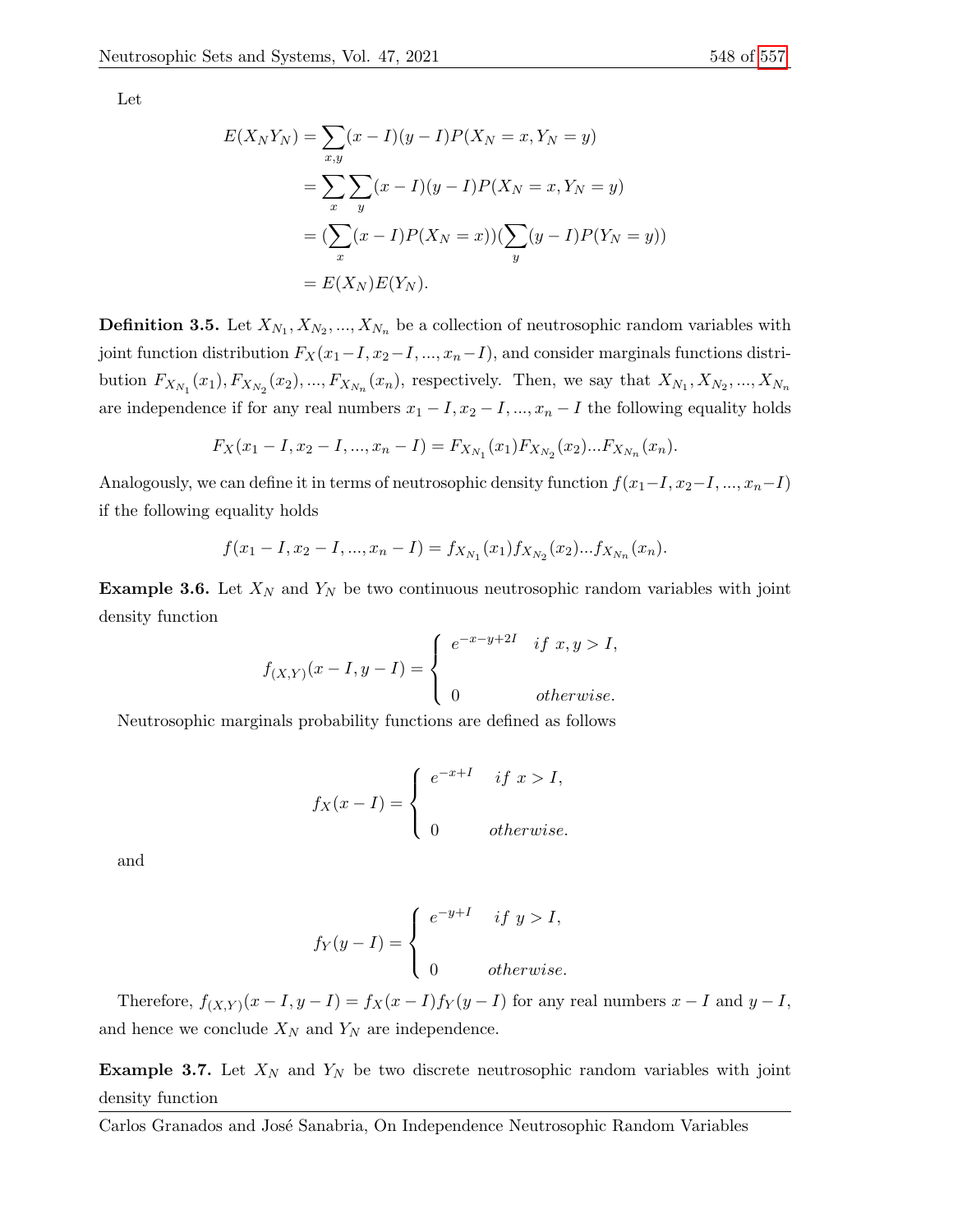$$
f_{(X,Y)}(x - I, y - I) = \begin{cases} \frac{1}{4} & \text{if } x, y \in \{I, 1 + I\}, \\ 0 & \text{otherwise.} \end{cases}
$$

Neutrosophic marginals probability functions are defined as follows

$$
f_X(x - I) = \begin{cases} \frac{1}{2} & \text{if } x \in \{I, 1 + I\}, \\ 0 & \text{otherwise.} \end{cases}
$$

and

$$
f_Y(y-I) = \begin{cases} \frac{1}{2} & \text{if } y \in \{I, 1+I\}, \\ 0 & \text{otherwise.} \end{cases}
$$

Therefore,  $f_{(X,Y)}(x-I, y-I) = f_X(x-I) f_Y(y-I)$  for any real numbers  $x-I$  and  $y-I$ , and hence we conclude  $\mathcal{X}_N$  and  $\mathcal{Y}_N$  are independence.

Remark 3.8. It can be said that an infinite set of neutrosophic random variables is independence if any finite subset is independence.

This statement can be useful due to for future work the concepts of neutrosophic central limit theorem and neutrosophic laws of large numbers can be studied.

## 4. Conditional expectation

In this section, we introduce the concept of conditional expectation of a neutrosophic random variable with respect to a  $\sigma$ -algebra, and some of its elemental properties are studied. We will consider that has a base probability space  $(\Omega, \mathcal{F}, P)$ , and G is a sub-algebra of F. We have defined expectation of a neutrosophic random variable as a Riemann-Stieltjes integral as follows

$$
E(X_N) = \int_{-\infty}^{+\infty} (x - I) dF_{X_N}(x).
$$

however, to make the notation simpler in this section, it is sometimes convenient to adopt the notation of measure theory and denote the expectation of a netrusophic random variable  $X_N$  as follows

$$
E(X_N) = \int_{\Omega} X_N dP.
$$

We shall recall that if we know distribution of neutrosophic vector  $(X_N, Y_N)$  and we take valued y-I such that  $f_Y(y-I) = f_{Y_N}(y) \neq 0$ , conditional expectation of  $X_N$  known  $Y = y-I$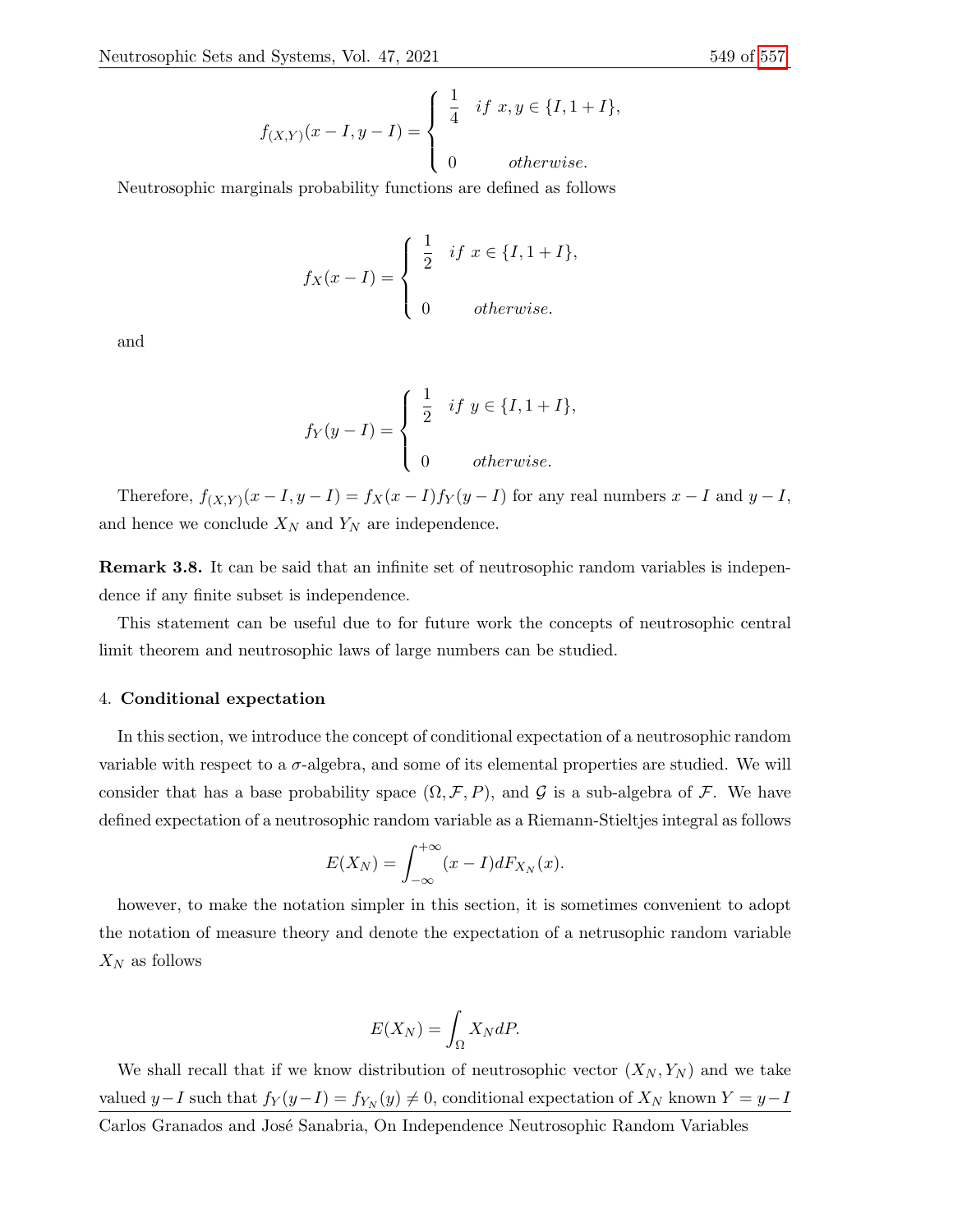is the function

<span id="page-9-0"></span>
$$
y - I \mapsto E(X_N | Y_N = y) = \int_{-\infty}^{+\infty} (x - I) dF_{X_N | Y_N}(x | y), \tag{4}
$$

when  $f_{Y_N}(y) \neq 0$ . [\(4\)](#page-9-0) is equivalent to write

$$
E(X_N|Y_N = y) = \int_{-\infty}^{+\infty} (x - I) f_{X_N|Y_N}(x|y) dx.
$$

If we make a change in order of integration, we can see that

$$
E(X_N) = \int_{-\infty}^{+\infty} E(X_N|Y_N = y) f_{Y_N}(y) dy,
$$

if we apply this expression by using total probability theorem in terms of expectation. In the case when  $(X_N, Y_N)$  is a discrete neutrosophic vector, we have

$$
E(X_N|Y_N = y) = \sum_{x} (x - I) f_{X_N|Y_N}(x|y)
$$
  
= 
$$
\sum_{x} (x - I) P(X_N = x|Y_N = y),
$$

considering  $f_{Y_N}(y) \neq 0$  and sum is absolutely convergent. Again, applying a change in order of sum, we have

$$
E(X_N) = \sum_y E(X_N|Y_N = y)P(Y_N = y).
$$

In any cases, we can also see, when  $Y_N$  and  $X_N$  are independence, we have

$$
E(X_N|Y_N = y) = E(X_N).
$$

**Example 4.1.** We will find expectation of  $E(X_N | Y_N = y)$  for each  $y \in (I, 1 + I)$  when  $X_N$ and  $Y_N$  have the following joint neutrosophic density function.

$$
f_{X|Y}(x-I, y-I) = \begin{cases} 12(x-I)^2 & \text{if } I < x < y < 1+I, \\ 0 & \text{otherwise.} \end{cases}
$$

For  $I < y < 1 + I$ ,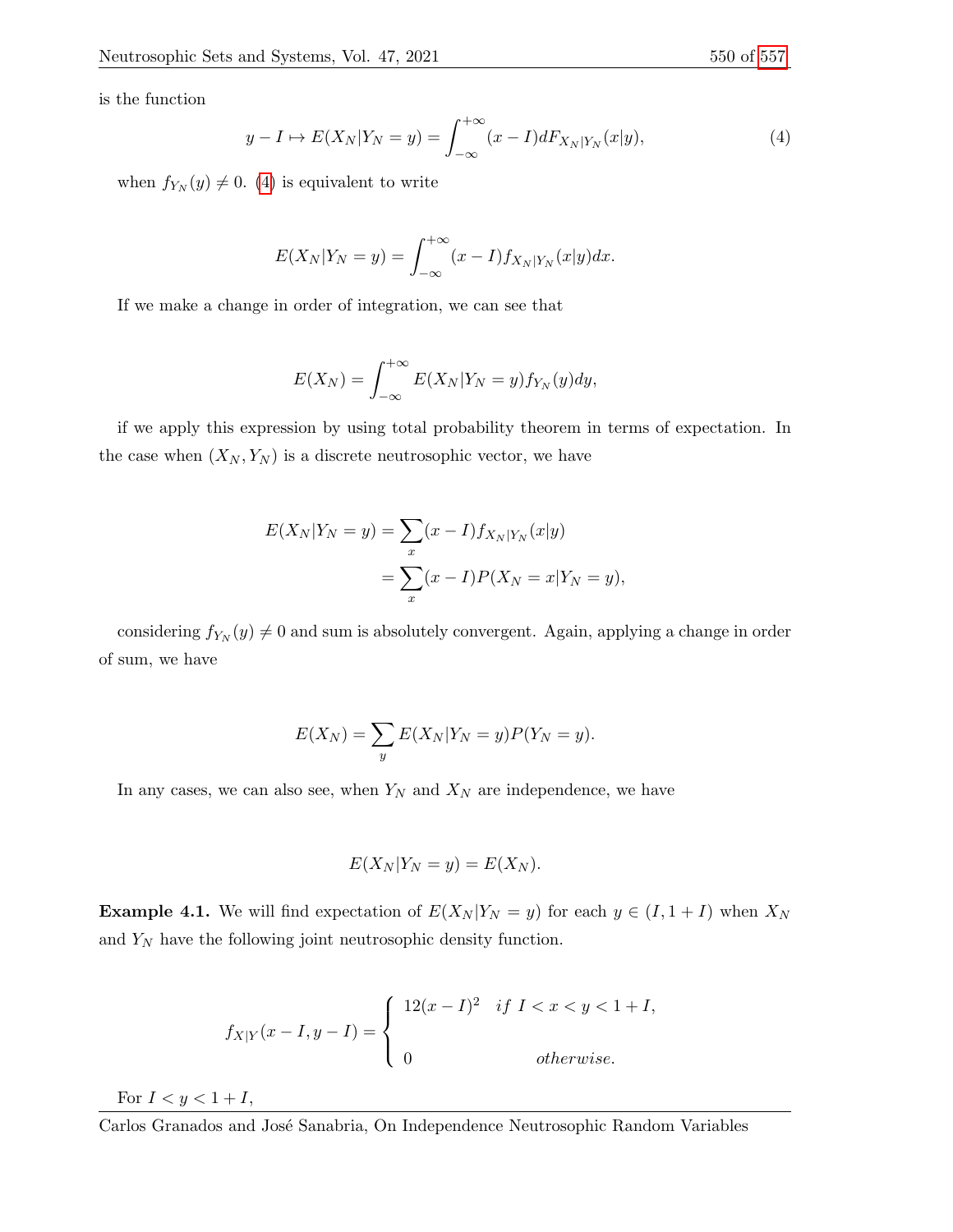$$
E(X_N|Y_N = y) = \int_0^{y-I} (x-I) \frac{12(x-I)^2}{4(y-I)^3} dx
$$
  
= 
$$
\frac{3}{(y-I)^3} \int_0^{y-I} (x-I)^3 dx
$$
  
= 
$$
\frac{3}{4} \frac{(y-2I)^4 - I}{(y-I)^3}
$$

Analogously to [\(4\)](#page-9-0), if Q is an event with positive probability and  $X_N$  is a integrable neutrosophic random variable, conditional expectation of  $X_N$  known  $Q$  is

$$
E(X_N|Q) = \int_{-\infty}^{+\infty} (x - I) dF_{X_N|Q}(x),
$$

where  $F_{X_N|Q}(x) = P(X_N \le x | A) = P(X \le x - I | A) = \frac{P(X \le x - I, Q)}{P(Q)}$ . Next, we will show a more generally definition which generalized concepts showed so far.

**Definition 4.2.** Let  $X_N$  be a neutrosophic random variable with finite expectation, and let  $\mathcal{G}$ be a sub-algebra of F. Conditional expectation of  $X_N$  known  $\mathcal G$ , it is a neutrosophic random variable which will be denoted by  $E(X_N | \mathcal{G})$  which satisfies the following conditions:

- $(1)$  It is  $\mathcal{G}$ -measurable,
- (2) It has finite expectation,

(3) For any event 
$$
G \in \mathcal{G}
$$
,  $\int_G E(X_N|\mathcal{G})dP = \int_G X_N dP$ .

Remark 4.3. Just as it happens in a random variable, part of the difficulty in understanding this general definition is that an explicit formula is not provided for this neutrosophic random variable but only the properties it satisfies. The objective of this section is to find the meaning of this neutrosophic random variable, interpret its meaning, and explain its relationship with the concept of elementary conditional expectation.

**Remark 4.4.** When  $\mathcal{G} = \sigma(Y_N)$  for any neutrosophic random variable  $Y_N$ , conditional expected will be written by  $E(X_N | Y_N)$  instead of  $E(X_N | \sigma(Y_N))$ .

**Remark 4.5.** Let Q be any event, then conditional expected  $E(1_{Q}|\mathcal{G})$  will be denoted by  $P(Q|\mathcal{G})$ .

Now, we will show some properties on  $E(X_N | Y_N)$  when  $Y_N$  is a discrete neutrosophic random variable.

Let  $X_N$  and  $Y_N$  be two neutrosophic random variables. Now, consider that  $X_N$  has finite expected and  $Y_N$  is discrete with possible values  $y_1 - I$ ,  $y_2 - I$ , ... Conditional expectation of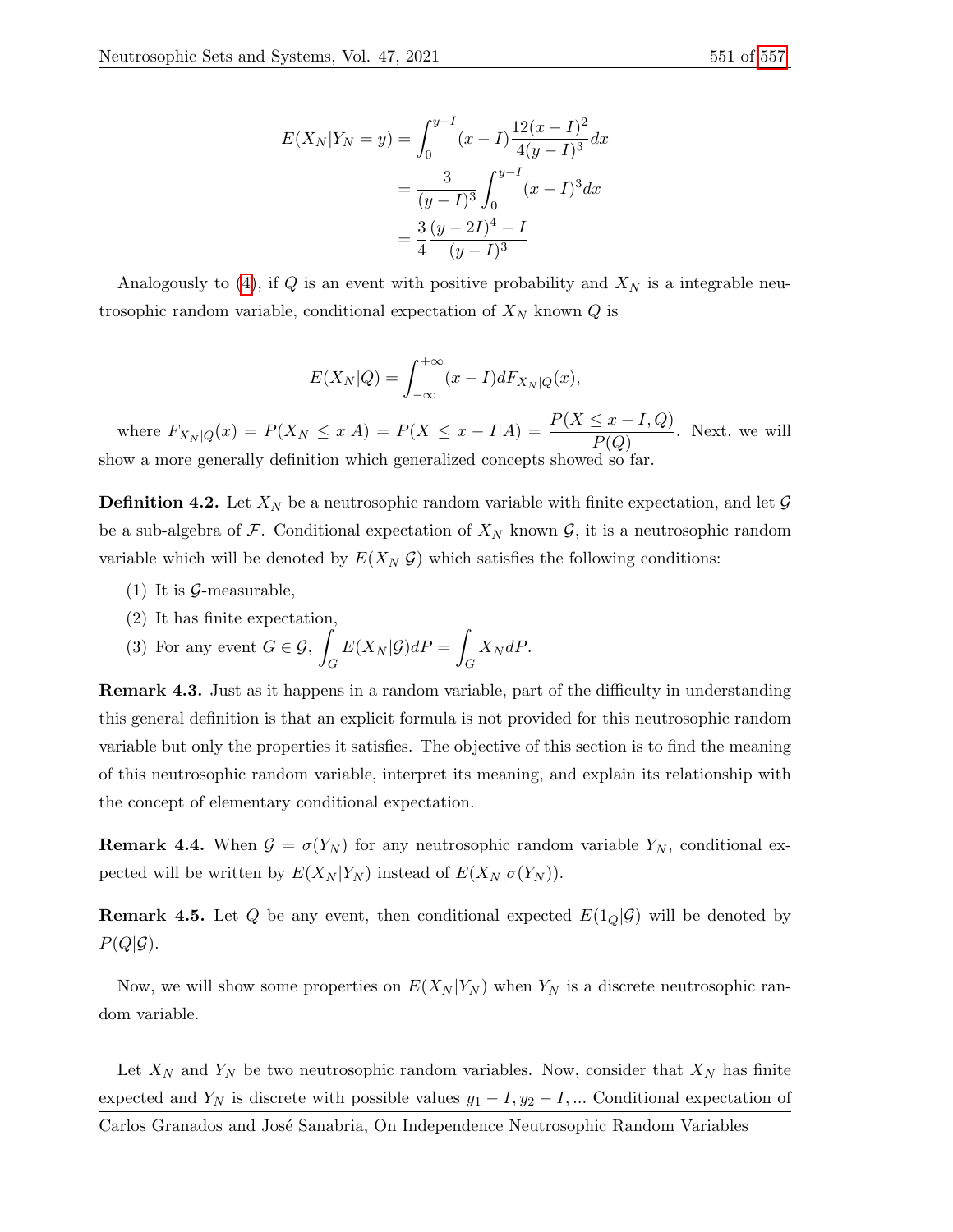$X_N$  known event  $(Y_N = y_j) = (Y = y_j - I)$  is  $E(X_N | Y_N = y_j)$ , this value depends of the event  $(Y_N = y_j)$ , and we can consider that we have a function defined over  $\Omega$  as follows: If  $\omega$  is such that  $Y(\omega) = y_j - I$ , then

$$
\omega \mapsto E(X_N|Y_N)(\omega) = E(X_N|Y_N = y_j).
$$

We can see that  $E(X_N | Y_N)$  takes at much different values as  $Y_N$  does. Generally, function can be rewritten in terms of indicator function as follows

$$
E(X_N|Y_N)(\omega)=\sum_{j=1}^{\infty}E(X_N|Y_N=y_j)1_{(Y_N=y_j)}(\omega).
$$

In this way, we can define the function  $E(X_N | Y_N) : \Omega \to \mathbb{R}$  which is denoted by

$$
\omega \mapsto E(X_N|Y_N)(\omega) = E(X_N|Y_N = y_j) \text{ if } Y(\omega) = y_j - I
$$

is a neutrosophic random variable.

**Theorem 4.6.** Let  $X_N$  be a integrable neutrosophic random variable, and let  $Y_N$  discrete with possible values  $y_1 - I$ ,  $y_2 - I$ , ...  $E(X_N | Y_N) : \Omega \to \mathbb{R}$  is a neutrosophic random variable which satisfies the following conditions:

- (1) It is  $\sigma(Y_N)$ -measurable,
- (2) It has finite expected,

(3) For any event 
$$
G \in \sigma(Y_N)
$$
,  $\int_G E(X_N|Y_N) dP = \int_G X_N dP$ .

# Proof:

- (1) Through possibles values, the neutrosophic random variables  $Y_N$  divides in different part  $\Omega$ , i.e  $(Y_N = y_1)$ ,  $(Y_N = y_2)$ , ... are disjunct events.  $\sigma(Y_N) = \sigma\{(Y_N = y_1), (Y_N = y_2)\}$  $y_2),...\}\subset\mathcal{F}$ . Since  $E(X_N|Y_N)$  is constant in each element of partition, implies that  $E(X_N | Y_N)$  is  $\sigma(Y_N)$ -measurable, and hence it is a neutrosophic random variable.
- (2) Taking the event G as  $\Omega$  in the third property, we get that  $X_N$  and  $E(X_N | Y_N)$  have the same finite expectation.
- (3) Since each element of  $\sigma(Y_N)$  is union of disjunct elements of  $(Y_N = y_j)$ , by properties of integral it is enough to show that  $\int$ G  $E(X_N | Y_N) dP =$ G  $X_N dP$  for these simple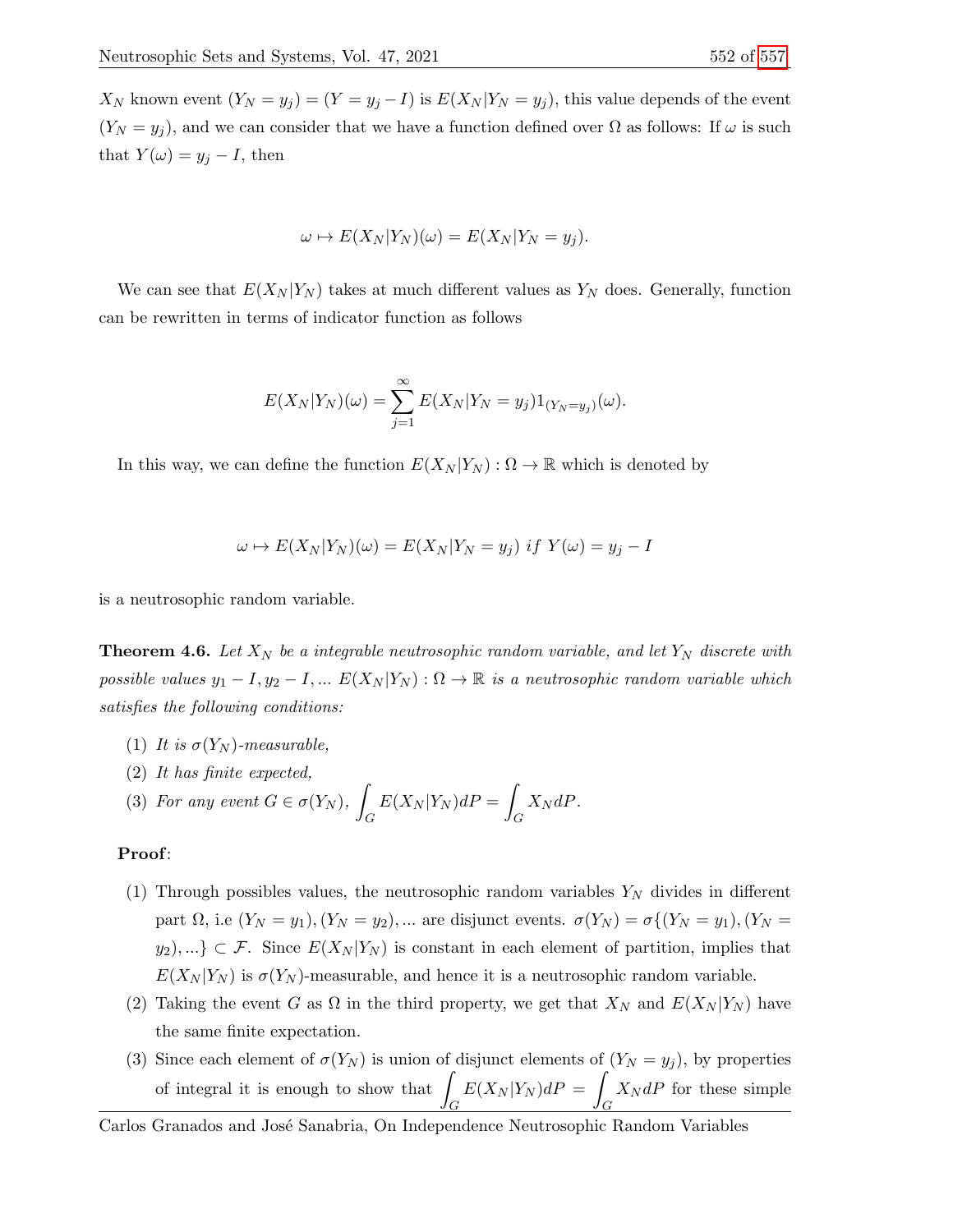events. Then, we have

$$
\int_{(Y_N = y_j)} E(X_N | Y_N)(\omega) dP(\omega) = E(X_N | Y_N = y_j) P(Y_N = y_j)
$$

$$
= \int_{\Omega} X_N(\omega) dP(\omega | Y_N = y_j) P(Y_N = y_j)
$$

$$
= \int_{\Omega} X_N(\omega) dP(\omega, Y_N = y_j)
$$

$$
= \int_{(Y_N = y_j)} X_N(\omega) dP(\omega).
$$

**Remark 4.7.** We have to see the different between  $E(X_N | Y_N = y_j)$  and  $E(X_N | Y_N)$ . First term is a possible numerical value, second term is a neutrosophic random variable. However, both expressions are called conditional expectation. We will see next a particular case of this neutrosophic random variable. Besides, we will show that the conditional expectation can be seen as a generalization of the basic concept of conditional probability, and it can also be considered as a generalization of the concept of expectation.

**Proposition 4.8.** Let  $X_N$  be a neutrosophic random variable with finite expectation, then  $E(X_N | \{\emptyset, \Omega\}) = E(X_N) = E(X) + I.$ 

**Proof:** This proofs follows since  $E(X_N | \mathcal{G})$  is measurable respected to  $\mathcal{G}$ , and any measurable function respected to  $\{\emptyset, \Omega\}$  is constant. Now, for any event  $G \in \{\emptyset, \Omega\},\$ G  $E(X_N | {\emptyset, \Omega})dP =$ 

$$
\int_G X_N dP = \int_{\Omega} X_N dP = E(X_N) = E(X) + I.
$$

**Theorem 4.9.** Let  $X_N$  and  $Y_N$  be two neutrosophic random variables with finite expectation and  $b \in \mathbb{R}$ . Then, the following statements hold:

- (1) If  $X > I$ , then  $E(X_N|\mathcal{G}) > 0$ ,
- (2)  $E(bX_N+Y_N|\mathcal{G})=bE(X_N|\mathcal{G})+E(Y_N|\mathcal{G}),$
- (3) If  $X_N \le Y_N$ , then  $E(X_N|\mathcal{G}) \le E(Y_N|\mathcal{G})$ ,
- (4)  $E(E(X_N|\mathcal{G})) = E(X_N),$
- (5) If  $X_N$  is  $\mathcal G$ -measurable, then  $E(X_N|\mathcal G)=X_N$  a.s. In particular,  $E(b|\mathcal G)=b$ ,
- (6) If  $\mathcal{G}_1 \subset \mathcal{G}_2$ , then

$$
E(E(X_N|\mathcal{G}_1)|\mathcal{G}_2) = E(E(X_N|\mathcal{G}_2)|\mathcal{G}_1) = E(X_N|\mathcal{G}_1),
$$

- (7)  $|E(X_N|\mathcal{G})| \leq E(|X_N||\mathcal{G}),$
- (8)  $E|E(X_N|\mathcal{G})| \leq E(|X_N|).$

# Proof:

(1) Follows directly from definition and the fact that  $X \ge I \equiv X_N \ge 0$ .

Carlos Granados and José Sanabria, On Independence Neutrosophic Random Variables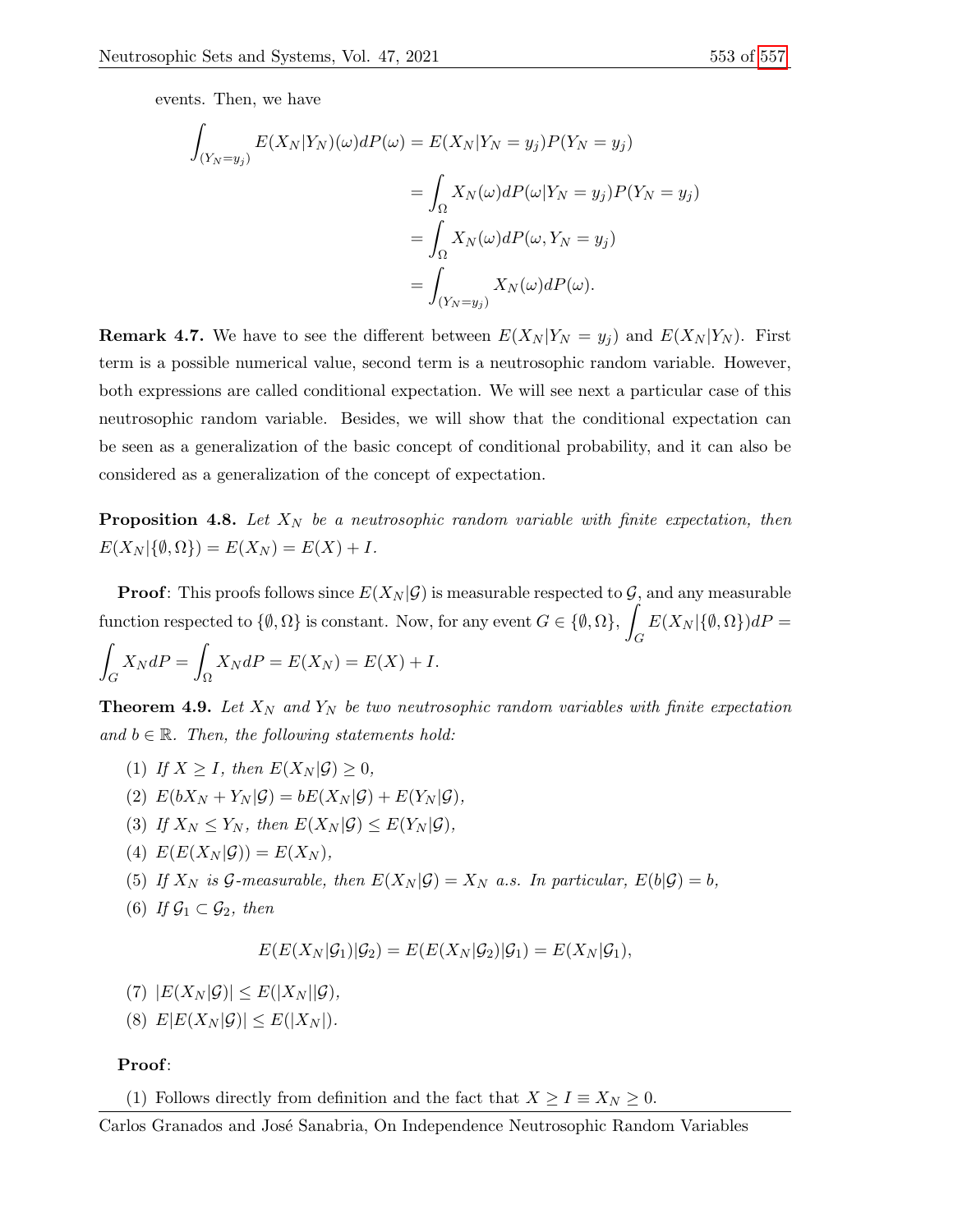(2) For all  $G \in \mathcal{G}$ , we have

$$
\int_{G} E(bX_N + Y_N | \mathcal{G})dP = \int_{G} (bX_N + Y_N)dP
$$

$$
= b \int_{G} X_N dP + \int_{G} Y_N dP.
$$

Now,

$$
\int_{G} [bE(X_{N}|\mathcal{G}) + E(Y_{N}|\mathcal{G})]dP = b \int_{G} E(X_{N}|\mathcal{G})dP + \int_{G} E(Y_{N}|\mathcal{G})dP
$$

$$
= b \int_{G} X_{N}dP + \int_{G} Y_{N}dP.
$$

- (3) Follows directly from definition and the fact that  $X_N \leq Y_N$ .
- (4) Taking  $G = \Omega$ , we get the equality.
- (5) Since  $X_N$  is  $\mathcal{G}$ -measurable, three condition of the definition hold. Now, G  $E(X_N) dP =$ Z

$$
\int_G E(X_N) dP.
$$
 Therefore,  $X_N = E(X_N | \mathcal{G})$  a.s.  
(6) For all  $G \in \mathcal{G}_1 \subset \mathcal{G}_2$ , we have

$$
\int_{G} E(E(X_N|\mathcal{G}_1)|\mathcal{G}_2)dP = \int_{G} E(X_N|\mathcal{G}_1)dP
$$

$$
= \int_{G} X_N dP.
$$

Analogously,

$$
\int_{G} E(E(X_N | \mathcal{G}_2) | \mathcal{G}_1) dP = \int_{G} E(X_N | \mathcal{G}_2) dP
$$

$$
= \int_{G} X_N dP.
$$

(7) Consider that  $\int$ G  $|E(X_N|\mathcal{G})|dP=|$ G  $E(X_N|\mathcal{G})dP$ . Then,

$$
\begin{aligned} |\int_G E(X_N|\mathcal{G})dP| &= |\int_G X_N dP| \\ &\le \int_G |X_N|dP \\ &= \int_G E(|X_N||\mathcal{G})dP. \end{aligned}
$$

(8) Proof follows from parts (4) and (7) of this theorem.

**Definition 4.10.** Let  $X_N$  be a neutrosophic random variable with finite second moment, and  $G$  be a sub-algebra of  $F$ . Conditional variance of  $X_N$  known  $G$  which will be denoted by  $Var(X_N|\mathcal{G})$ , it is defined as a neutrosophic random variable as follows

$$
Var(X_N|\mathcal{G}) = E[(X_N - E(X_N|\mathcal{G}))^2|\mathcal{G}].
$$

Carlos Granados and José Sanabria, On Independence Neutrosophic Random Variables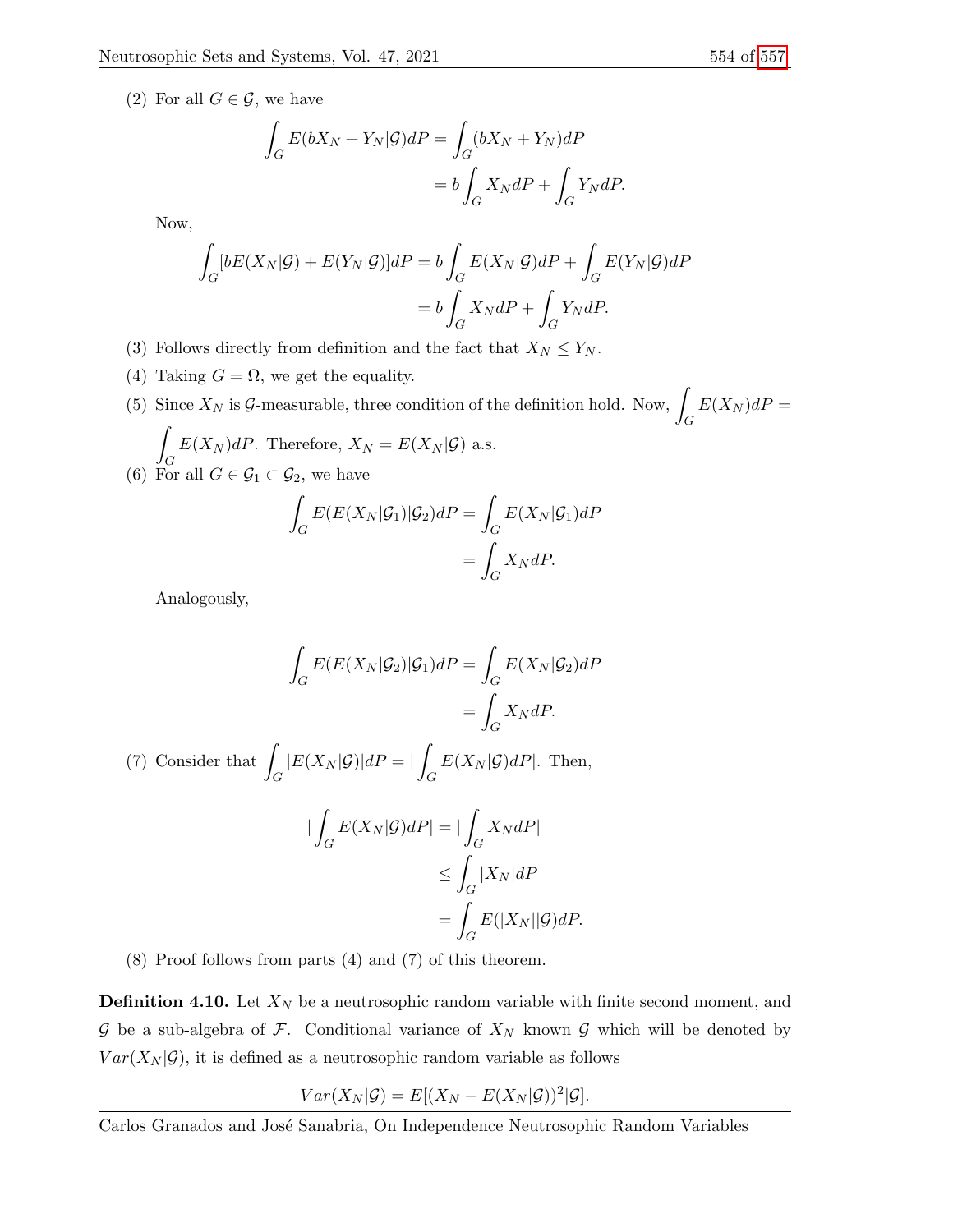We shall recall that neutrosophic conditional variance is not a number, it is a neutrosophic random variable. Therefore, the only way that we have the neutrosophic variance of a random variable from conditional variance is  $Var(X_N) = Var(X) = Var(X_N | {\emptyset, \Omega} ).$ 

On the other hand, we have that

$$
Var(X_N|\mathcal{G}) = Var(X + I|\mathcal{G})
$$

$$
= Var(X|\mathcal{G})
$$

$$
= E[(X - E(X|\mathcal{G}))^2|\mathcal{G}],
$$

this shows that conditional covariance is equal to neutrosophic conditional covariance.

#### 5. Conclusion

In this article we study the notion of neutrosophic random variable taking into account the notions previously studied by [\[37\]](#page-14-5) and [\[13\]](#page-15-18). These results are of great importance because convergence on neutrosophic random variables, neutrosophic central limit theorem and neutrosophic laws of large numbers can be studied. Secondly, this results can be applied in quality control, stochastic modeling, reliability theory, queueing theory, electrical engineering and so on.

#### Funding

This research received no external funding.

#### Conflicts of Interest

The author declares no conflict of interest.

## References

- <span id="page-14-4"></span>[1] M. Abdel-Basset, N. A. Nabeeh, H. A. El-Ghareeb and A. Aboelfetouh, Utilizing Neutrosophic Theory to Solve Transition Difficulties of IoT-Based Enterprises, Enterprise Information Systems, 14(9-10)(2019), 1304–1324.
- <span id="page-14-0"></span>[2] R. Alhabib, M. M. Ranna, H. Farah and A. Salama, Some Neutrosophic Probability Distributions, Neutrosophic Sets and Systems, 22(2018), 30–38.
- <span id="page-14-1"></span>[3] R. Alhabib and A. A. Salama, The Neutrosophic Time Series-Study Its Models (Linear-Logarithmic) and test the Coefficients Significance of Its linear model, Neutrosophic Sets and Systems, 33(2020), 105–115.
- <span id="page-14-2"></span>[4] R. Alhabib and A. A. Salama, Using Moving Averages To Pave The Neutrosophic Time Series, International Journal of Neutrosophic Science, 3(1)(2020), 14–20.
- <span id="page-14-6"></span>[5] M. Ali, F. Smarandache, M. Shabir and L. Vladareanu, Generalization of Neutrosophic Rings and Neutrosophic Fields, Neutrosophic Sets and Systems, 5(2014), 9–14.
- <span id="page-14-3"></span>[6] J. Anuradha and V. S, Neutrosophic Fuzzy Hierarchical Clustering for Dengue Analysis in Sri Lanka, Neutrosophic Sets and Systems, 31(2020), 179–199.
- <span id="page-14-5"></span>[7] M. Bisher and A. Hatip, Neutrosophic Random variables, Neutrosophic Sets and Systems, 39(2021), 45–52.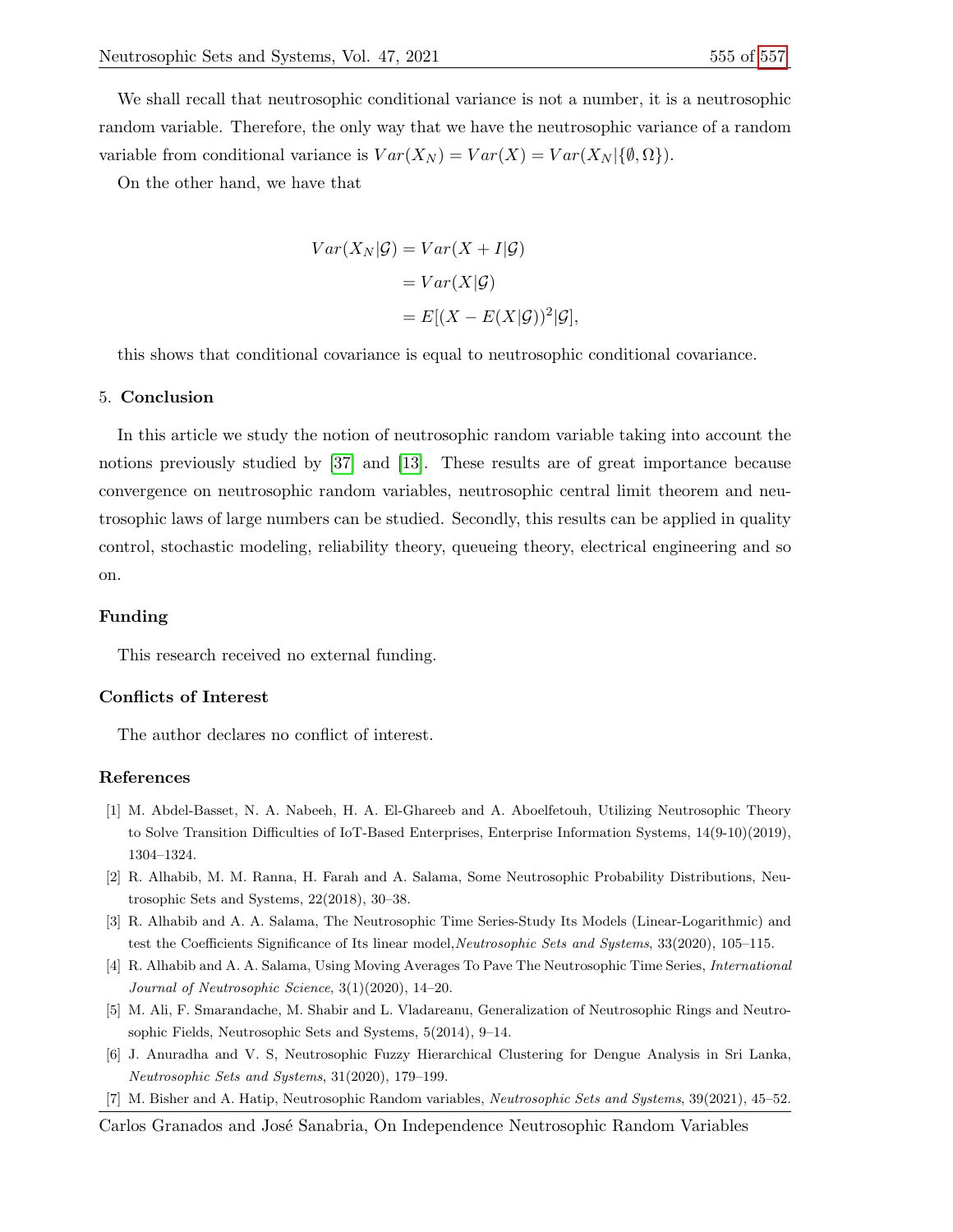- <span id="page-15-8"></span>[8] A. Chakraborty, B. Banik, S. P. Mondal and S. Alam, Arithmetic and Geometric Operators of Pentagonal Neutrosophic Number and its Application in Mobile Communication Service Based MCGDM Problem, Neutrosophic Sets and Systems, 32(2020), 61–79.
- <span id="page-15-15"></span>[9] S. Das, R. Das, C. Granados, A. Mukherjee, Pentapartitioned neutrosophic Q-ideals of Q-algebra, Neutrosophic Sets and Systems 41(2021), 53-63.
- <span id="page-15-16"></span>[10] S. Das, R. Das, C. Granados, Topology on quadripartitioned neutrosophic sets, Neutrosophic Sets and Systems 45(2021), 54-61.
- <span id="page-15-7"></span>[11] O. A. Ejaita and P. Asagba ,An Improved Framework for Diagnosing Confusable Diseases Using Neutrosophic Based Neural Network, Neutrosophic Sets and Systems, 16(2017), 28–34.
- <span id="page-15-2"></span>[12] L. Esther Valencia Cruzaty, M. Reyes Tomal and C. Manuel Castillo Gallo, A Neutrosophic Statistic Method to Predict Tax Time Series in Ecuador, Neutrosophic Sets and Systems, 34(2020), 33–39.
- <span id="page-15-18"></span>[13] C. Granados, New results on neutrosophic random variables. Neutrosophic Sets and Systems (2021).
- <span id="page-15-11"></span>[14] C. Granados and A. Dhital, Statistical Convergence of Double Sequences in Neutrosophic Normed Spaces, Neutrosophic Sets and Systems, 42(2021), 333–344.
- [15] C. Granados, A. Dhital, New results on Pythagorean neutrosophic open sets in Pythagorean neutrosophic topological spaces, Neutrosophic Sets and Systems 43(2021), 12-23.
- [16] C. Granados, Una nueva noció de conjuntos neutrosóficos a través de los conjuntos \*b-abiertos en espacios topológicos neutrosóficos, Eco Matemtico  $12(2)(2021)$ , 1-12.
- <span id="page-15-17"></span>[17] C. Granados, Un nuevo estudio de los conjuntos supra neutrosophic crisp, Revista Facultad de Ciencias Básicas  $16(2)(2020)$ , 65-75.
- <span id="page-15-0"></span>[18] K. Hamza Alhasan and F. Smarandache, Neutrosophic Weibull distribution and Neutrosophic Family Weibull Distribution, Neutrosophic Sets and Systems, 28(2019), 191–199.
- <span id="page-15-4"></span>[19] H. Kamaci, Neutrosophic Cubic Hamacher Aggregation Operators and Their Applications in Decision Making, Neutrosophic Sets and Systems, 33(2020), 234–255.
- <span id="page-15-3"></span>[20] W. B. V. Kandasamy and F. Smarandache, Neutrosophic Rings, Hexis, Phoenix, Arizona: Infinite Study, 2006.
- <span id="page-15-10"></span>[21] M. M. Lotfy, S. ELhafeez, M. Eisa and A. A. Salama, Review of Recommender Systems Algorithms Utilized in Social Networks based e-Learning Systems & Neutrosophic System,Neutrosophic Sets and Systems, 8(2015), 32–41.
- <span id="page-15-12"></span>[22] N. A. Nabeeh, M. Abdel-Basset and G. Soliman, A model for evaluating green credit rating and its impact on sustainability performance, Journal of Cleaner Production, 280(1)(2021), 124–299.
- <span id="page-15-13"></span>[23] N. A. Nabeeh, F. Smarandache, M. Abdel-Basset, H. A. El-Ghareeb and . A. Aboelfetouh, An Integrated Neutrosophic-TOPSIS Approach and its Application to Personnel Selection: A New Trend in Brain Processing and Analysis, IEEE Access, 29734–29744, 2017.
- <span id="page-15-14"></span>[24] N. A. Nabeeh, M. Abdel-Basset, H. A. El-Ghareeb and A. Aboelfetouh , Neutrosophic Multi-Criteria Decision Making Approach for IoT-Based Enterprises, IEEE Access, 2019.
- <span id="page-15-5"></span>[25] N. Olgun and A. Hatip, The Effect Of The Neutrosophic Logic On The Decision Making, in Quadruple Neutrosophic Theory And Applications, Belgium, EU, Pons Editions Brussels, 2020, 238–253.
- <span id="page-15-1"></span>[26] S. K. Patro and F. Smarandache, The neutrosophic statistical distribution, more problems, more solutions, Neutrosophic Sets and Systems, 12(2016), 73–79.
- <span id="page-15-6"></span>[27] R. Sahin, Neutrosophic Hierarchical Clustering Algoritms, Neutrosophic Sets and Systems, 2(2014), 19–24.
- <span id="page-15-9"></span>[28] M. Sahin, N. Olgun, V. Uluay, A. Kargn and F. Smarandache, A New Similarity Measure Based on Falsity Value between Single Valued Neutrosophic Sets Based on the Centroid Points of Transformed Single Valued Neutrosophic Numbers with Applications to Pattern Recognition, Neutrosophic Sets and Systems, 15(2017), 31–48.